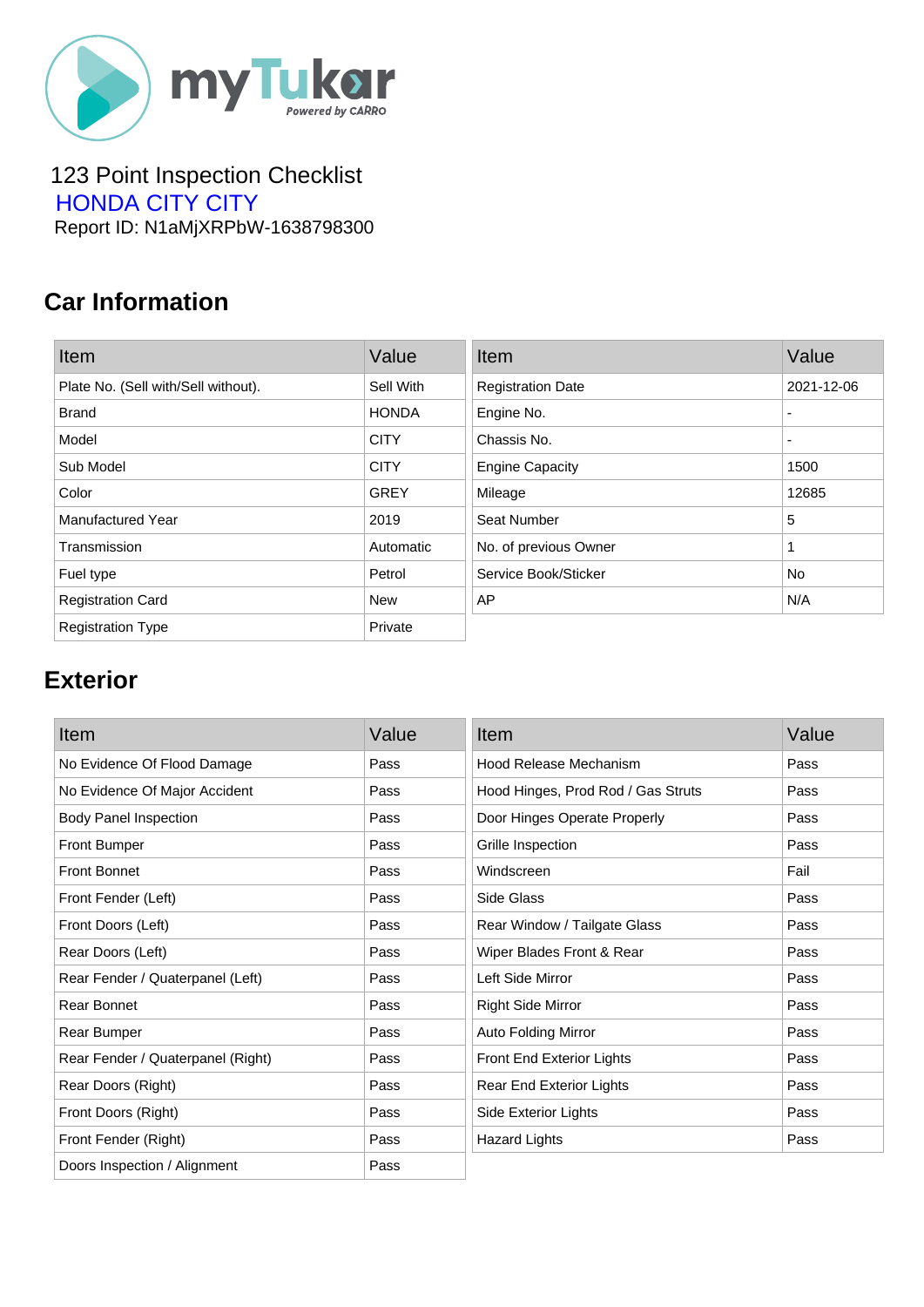# **Interior**

| Item                                 | Value | Item                                         | Value |
|--------------------------------------|-------|----------------------------------------------|-------|
| Airbags                              | 2     | Sun Visors, Vanity Mirror & Light            | Pass  |
| Safety Belts                         | Pass  | Dashboard                                    | Pass  |
| Radio / Cassette / Cd/Dvd Player     | Pass  | Dashboard Drawer                             | Pass  |
| Antenna                              | Pass  | <b>Interior Carpet</b>                       | Pass  |
| Alarm / Theft Deterrent System       | Pass  | <b>Floor Mats</b>                            | Pass  |
| <b>Speakers</b>                      | Pass  | Door Trim & Door Panels                      | Pass  |
| Reverse Camera                       | N/A   | Headlining                                   | Pass  |
| Air Conditioning System              | Pass  | <b>Front Seat</b>                            | Pass  |
| Air Conditioning Switch Panel        | Pass  | <b>Rear Seat</b>                             | Pass  |
| Center Armrest / Console             | Pass  | Seat & Head Restraint Adjustment             | Pass  |
| <b>Front Aircon Vents</b>            | Pass  | <b>Folding Seats</b>                         | Pass  |
| <b>Rear Aircon Vents</b>             | N/A   | <b>Heated Seats</b>                          | N/A   |
| Clock                                | Pass  | <b>Cooled Seats</b>                          | N/A   |
| Tilt / Telescopic Steering Wheel     | Pass  | Sunroof / Moonroof                           | N/A   |
| <b>Steering Wheel Controls</b>       | N/A   | Convertible Top                              | N/A   |
| <b>Steering Wheel Condition</b>      | Pass  | Door Handles                                 | Pass  |
| Horn                                 | Pass  | Push Start Button System                     | Pass  |
| Indicator Light                      | Pass  | <b>Central Locking System</b>                | Pass  |
| <b>Warning Light</b>                 | Pass  | <b>Power Window Controls</b>                 | Fail  |
| <b>Tripmeter And Odometer</b>        | Pass  | <b>Remote Boot Release</b>                   | Pass  |
| Windscreen Wipers Switch             | Pass  | Fuel Cap Release                             | Pass  |
| Rear Window Wiper Switch             | Pass  | Luggage Compartment Trim & Cargo Net         | Pass  |
| <b>Paddle Shifters</b>               | N/A   | Luggage Compartment Light                    | Pass  |
| Interior Courtesy, Dome & Map Lights | Pass  | Luggage Board                                | Pass  |
| <b>Outside Rear View Mirrors</b>     | N/A   | Parcel Shelf / Speaker Board / Tonneau Cover | Pass  |
| Ashtrays                             | Pass  | Jack & Tool Kit                              | Pass  |
| Gear Knob                            | Pass  | Spare Tyre                                   | Pass  |
| Handbrake / Footbrake Lever          | Pass  |                                              |       |

# **Underbody**

| Item                  | Value | Item                             | Value |
|-----------------------|-------|----------------------------------|-------|
| <b>Exhaust System</b> | Pass  | Wheel Covers & Center Caps       | Pass  |
| 4X4 Operation         | N/A   | Rack And Pinion, Linkage & Boots | Pass  |
| Front Tyre (Left)     | Pass  | Control Arms & Ball Joints       | Pass  |
| Rear Tyre (Left)      | Pass  | Tie Rods & Idler Arm             | Pass  |
| Front Tyre (Right)    | Pass  | Sway Bars, Links & Bushings      | Pass  |
| Rear Tyre (Right)     | Pass  | Wheel Alignment                  | Pass  |
| <b>Rims</b>           | Pass  |                                  |       |